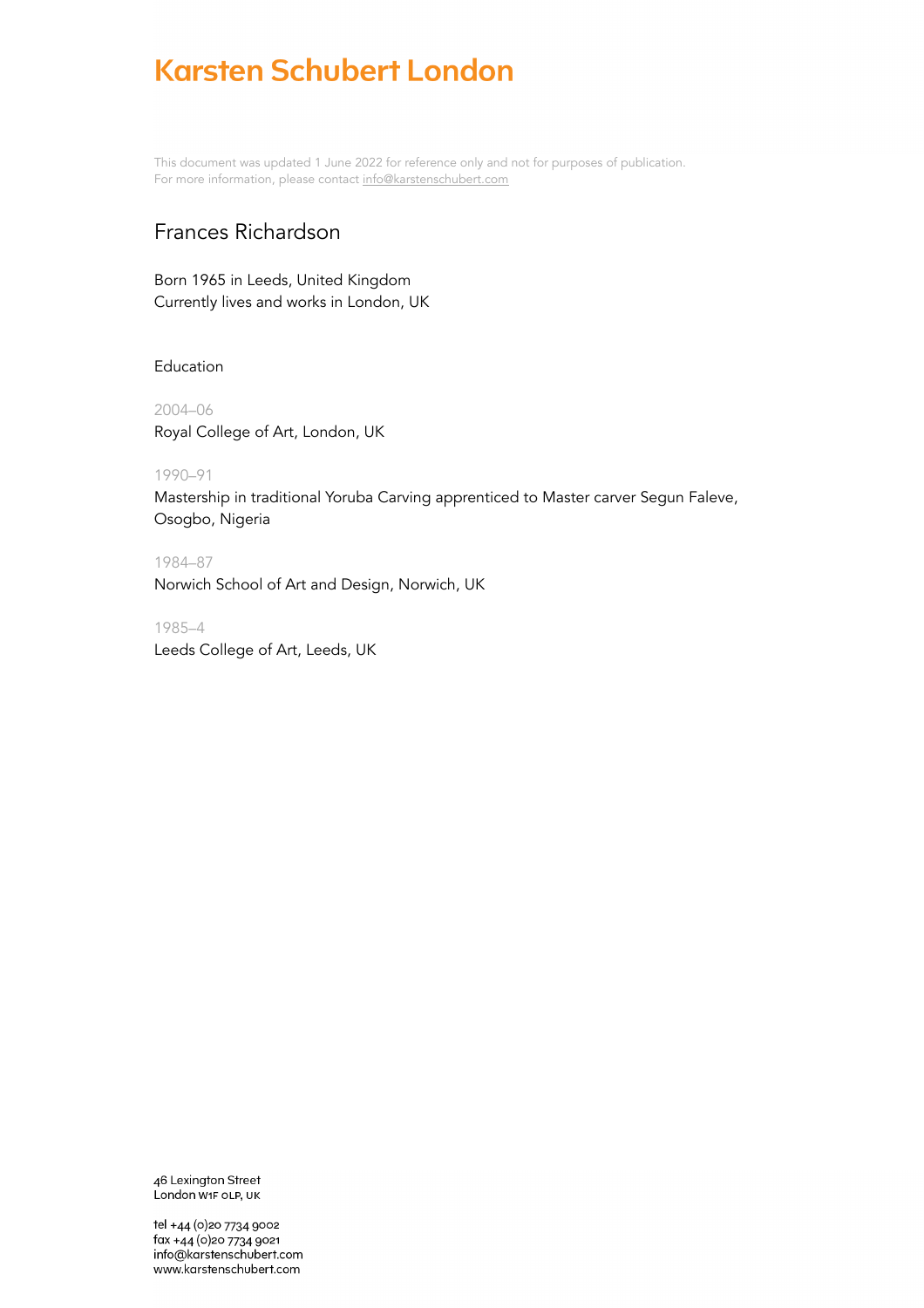## Select solo exhibitions

#### 2021

*If I measure it must exist*, Karsten Schubert London, UK

## 2018

*Not even nothing can be freed of ghosts*, Cross Lane Projects, Kendal, Cumbria and Standpoint Gallery, London, UK

*In times of brutal instability*, Chiara Williams Contemporary Art, London Art Fair, London UK

## 2016

*Performed object: Fig. 090616*, Treforest Industrial Estate, Cardiff, UK

## 2015

*Loss of object and bondage to it, Fig. 2*, Bermondsey Square Sculpture Commission, Vitrine Gallery, London, UK

## 2014

*Loss of object and bondage to it*, Lubromirov-East, London, UK

## 2011

*Ideas in the Making: drawing structure*, Trinity Contemporary, London, UK

## 2008

*Playing Against Reason*, The Corn Exchange Gallery, Edinburg, UK

## 2007

Daniel Weinberg Gallery, Los Angeles, USA *Internus*, The Corn Exchange Gallery, Edinburg, UK The Scene Gallery, New York City, USA

## 2002

*SOLD OUT*, Vauxhall St Peters Heritage Centre, London, UK *Recent Drawings*, The Scene Gallery, New York City, USA

## 2001

*Sign & Deliver*, Victoria and Albert Museum, London, UK

46 Lexington Street London W1F OLP, UK

tel +44 (0) 20 7734 9002 fax +44 (0)20 7734 9021 info@karstenschubert.com www.karstenschubert.com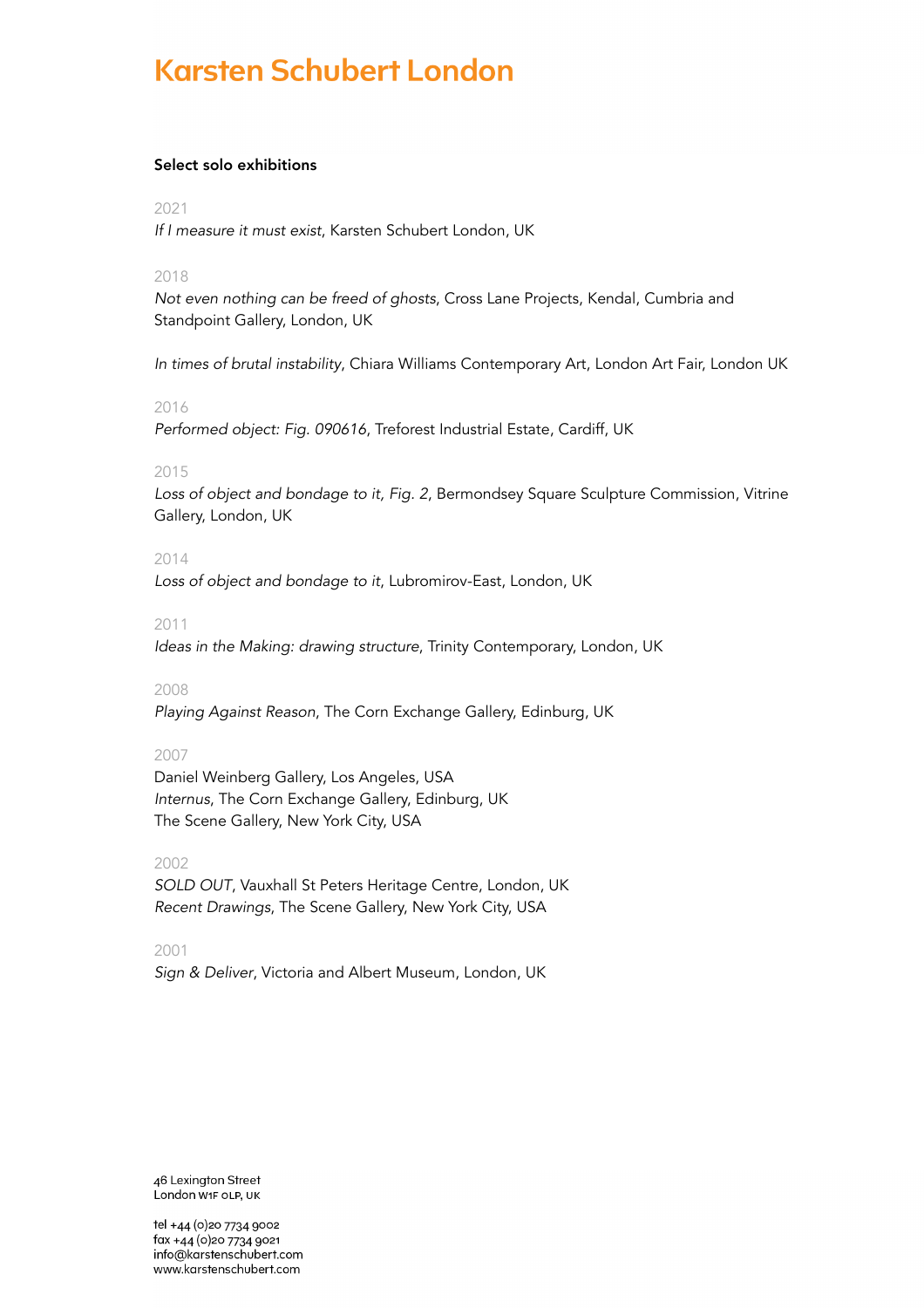#### Recent group exhibitions

#### 2019

Room 2 Opening Exhibition, Karsten Schubert London, UK *What isn't here can't hurt you: Alison Wilding and Frances Richardson*, Royal Society of Sculptors, London, UK *Habitat*, JMG Gallery, London

## 2018

*Collaborators 5*, Roaming Room, London, UK *Near Thing*, APT Gallery, London, U *New Relics*, Thames Side Gallery, London, UK

#### 2016

*Measure, Gesture, Form*, Portland Art Museum, USA *Drawn*, UCH Street Gallery, London, UK

## 2015

*The Shape We Are In,* Bread and Jam, London, UK *Collaborators 4,* Roaming Room, London UK *Summer Exhibition*, Royal Academy of Atrs, London, UK *Still now is then Forever*, Hanover Project, UCLAN, Preston, UK

#### 2014

*The Postcard is a Public Work of Art*, X Marks the Bökship, London, UK *Sex Shop*, Folkestone Triennial, UK

## Public Collections

Victoria & Albert Museum, London, UK The Museum of Fine Arts in Houston, USA Portland Art Museum, USA

## Awards

## 2017

Solo Award, Chiara Williams Contemporary Mark Tanner Sculpture Award, Standpoint Gallery

## 2006

RCA Conran Foundation Award for Best Graduate Exhibition (First Prize)

#### 2004

Arts Council England Individual Artist Award: Printmaking

46 Lexington Street London W1F OLP, UK

tel +44 (0) 20 7734 9002 fax +44 (0) 20 7734 9021 info@karstenschubert.com www.karstenschubert.com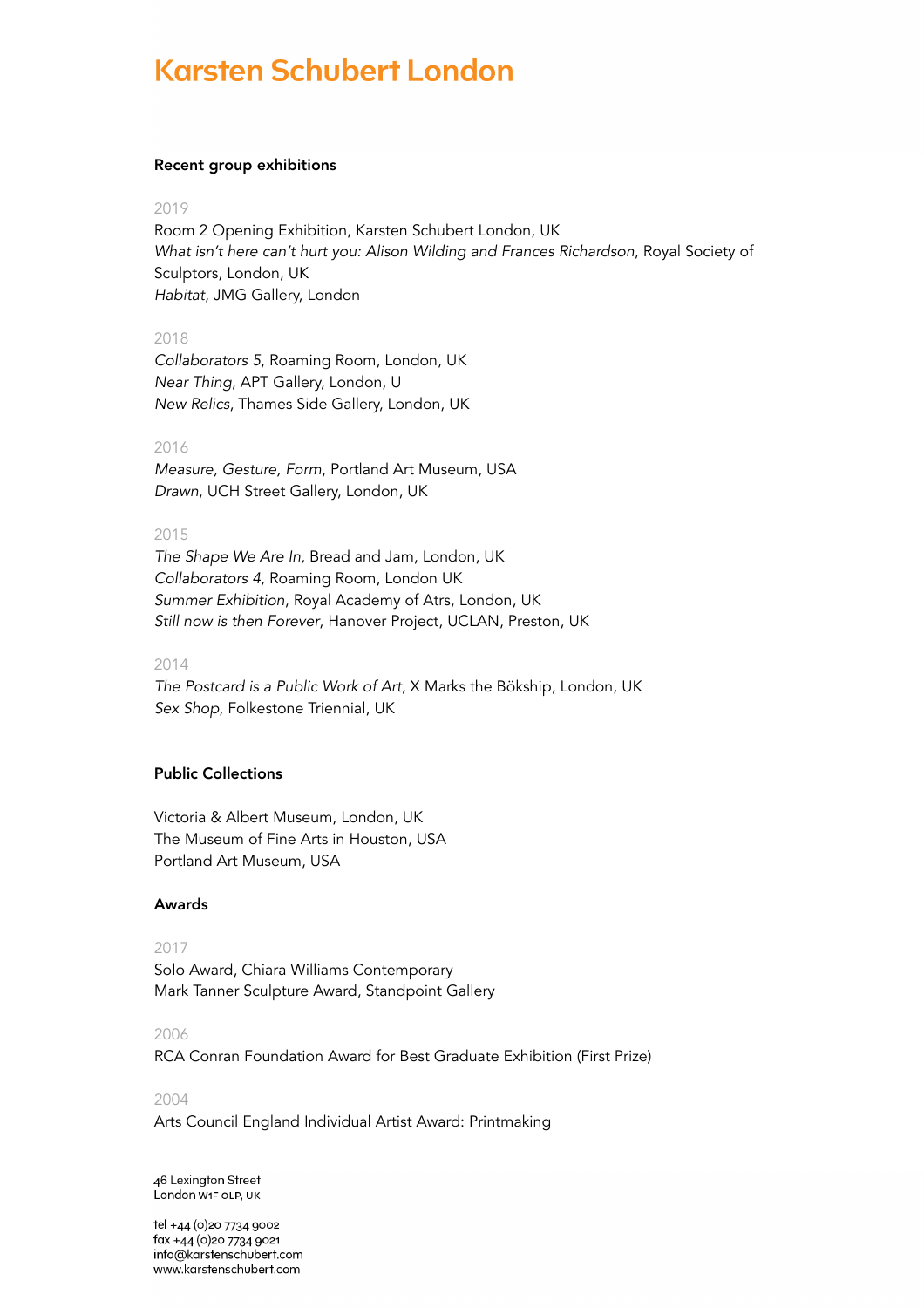2003 AA2A Award

1992; 1997; 1998 Travel Award, The British Council

1990–91 Commonwealth Foundation Fellowship

## Professional Symposia

2022

Frances Richardson: 'A sculpture can do what a ruler cannot', Courtauld Institute Research Forum, London, UK

2014 'Collaborating with Caro', Central Saint Martin's, London, UK

1998 Art Colono Galichnik, Macedonia

1997 Western Australian International Artist Workshop

1995

Triangle International Sculpture Workshop, Yorkshire Sculpture Park, UK

1994

Triangle International Sculpture Workshop, Shurugwi, Zimbabwe

1993

International Artist Workshop, Venda, South Africa

1992

Triangle International Artists Workshop, Maputo, Mozambique

## Other initiatives

## 1995–2003

Founding Member, Gasworks Artists' Studio and International Residency Programme, London, UK

## Publications

46 Lexington Street London W1F OLP, UK

tel +44 (0) 20 7734 9002 fax +44 (0)20 7734 9021 info@karstenschubert.com www.karstenschubert.com